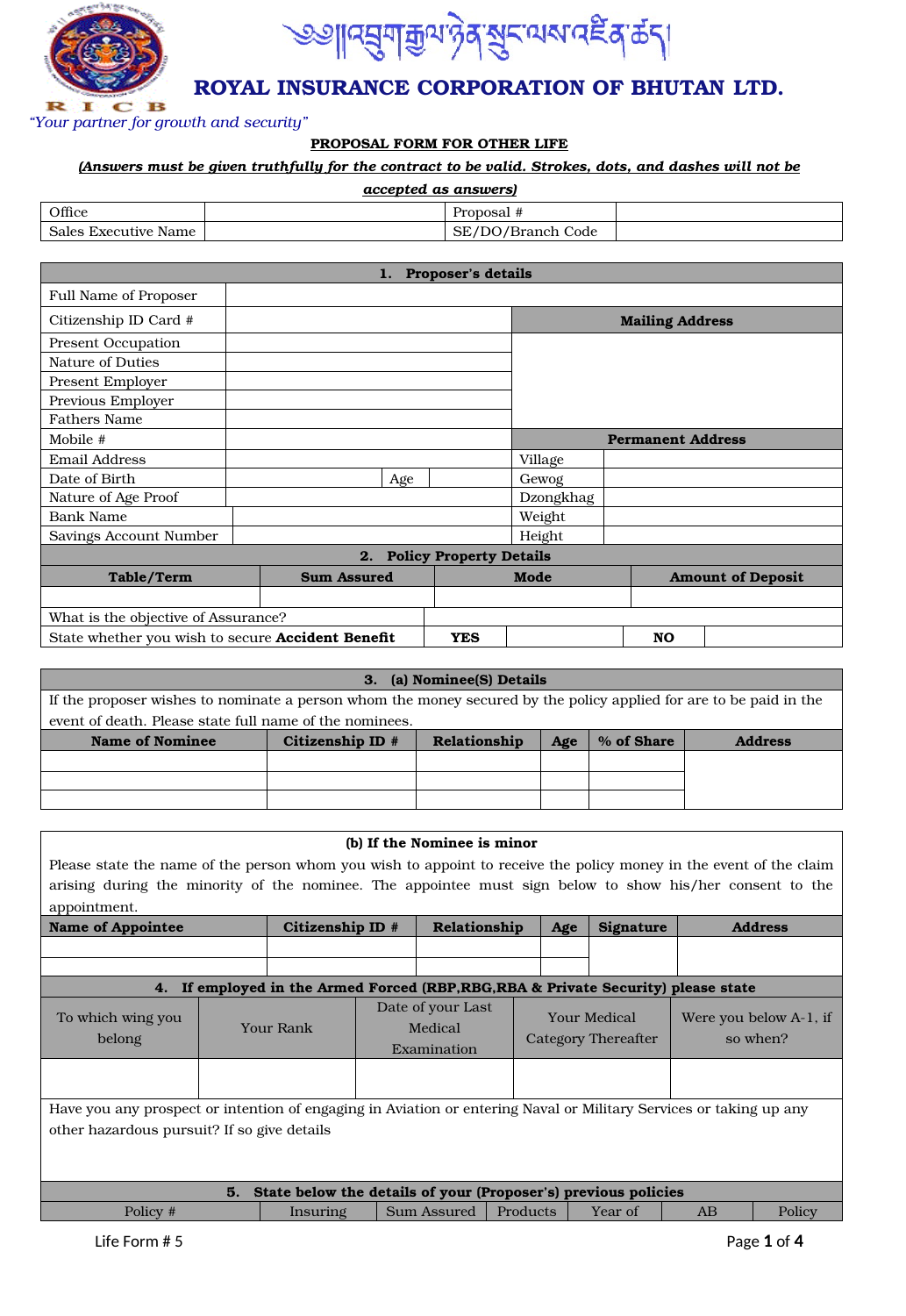



*"Your partner for growth and security"*

| Agency |  | Issuance | Covered? | <b>Status</b> |
|--------|--|----------|----------|---------------|
|        |  |          |          |               |
|        |  |          |          |               |

|        | 6. Family History of the Proposer |                 |          |         |        |                |             |
|--------|-----------------------------------|-----------------|----------|---------|--------|----------------|-------------|
|        |                                   | <b>LIVING</b>   |          |         |        | <b>DEAD</b>    |             |
|        |                                   |                 | State of | Year of | Age at |                | Duration of |
| Family | No.                               | Age             | Health   | Death   | Death  | Cause of Death | illness     |
| Father |                                   |                 |          |         |        |                |             |
| Mother |                                   |                 |          |         |        |                |             |
|        |                                   | <b>Brothers</b> |          |         |        |                |             |
| Living |                                   |                 |          |         |        |                |             |
| Dead   |                                   |                 |          |         |        |                |             |
|        | <b>Sisters</b>                    |                 |          |         |        |                |             |
| Living |                                   |                 |          |         |        |                |             |
| Dead   |                                   |                 |          |         |        |                |             |
| Spouse |                                   |                 |          |         |        |                |             |
|        |                                   | Children        |          |         |        |                |             |
| Living |                                   |                 |          |         |        |                |             |
| Dead   |                                   |                 |          |         |        |                |             |

|    | 7. Personal History of the Proposer                                                              |     |                |  |  |
|----|--------------------------------------------------------------------------------------------------|-----|----------------|--|--|
|    | What has been your usual state of health?                                                        |     |                |  |  |
|    | Have you any defect or deformity? If so give details.                                            |     |                |  |  |
|    | State number of missing teeth                                                                    |     |                |  |  |
|    | For how many missing teeth denture is worn.                                                      |     |                |  |  |
|    | 8. Medical questionnaires (Please tick)                                                          |     |                |  |  |
| a. | Has any of your relations living or dead suffered from any hereditary disease like diabetics,    |     |                |  |  |
|    | insanity, asthma, cancer, leprosy, etc                                                           | Yes | N <sub>o</sub> |  |  |
| b. | Persistent cough, asthma, bronchitis, pneumonia, pleurisy, spitting of blood tuberculosis or     | Yes | N <sub>o</sub> |  |  |
|    | any diseases of lungs?                                                                           |     |                |  |  |
| c. | High or low blood pressure. Rheumatic, fever, pains in chest, number of attacks, dates,          | Yes | N <sub>o</sub> |  |  |
|    | breathlessness, palpitation, infection or any other diseases of the heart or arteries?           |     |                |  |  |
| d. | Peptic ulcer, colitis, jaundice, piles, dysentery or any disease of stomach, liver, spleen, gall |     |                |  |  |
|    | Yes<br>N <sub>o</sub><br>bladder or pancreas?                                                    |     |                |  |  |
| e. | Any disease of kidney, prostate or urinary system?                                               |     |                |  |  |
| f. | Paralysis, insanity, epilepsy, fits or any kind of nervous breakdown or any other diseases of    |     |                |  |  |
|    | the brain or the nervous system?                                                                 | Yes | N <sub>o</sub> |  |  |
| g. | Hernia, hydrocele, varicocele, fistula, varicose veins, skin eruption, filariasis, goiter,       | Yes | N <sub>o</sub> |  |  |
|    | gonorrhea, syphilis or any other Venereal disease?                                               |     |                |  |  |
| h. | Cancer, leprosy, rheumatism, gout, enlarged glands or tumors?                                    | Yes | N <sub>o</sub> |  |  |
| i. | Any disease of the ear, nose, throat or eye including defective sights or hearing and            |     |                |  |  |
|    | discharge from the ears?                                                                         | Yes | N <sub>o</sub> |  |  |
| j. | Have you been suspected of diabetes or are you suffering from diabetes or have ever passed       | Yes | N <sub>o</sub> |  |  |
|    | sugar, albumin, pus or blood in urine?                                                           |     |                |  |  |
| k. | Did you ever have any operation, accident or injury?                                             | Yes | N <sub>o</sub> |  |  |
| 1. | Have you ever had an Electrocardiogram (ECG), X-Ray or screening of blood, urine or stool        | Yes | N <sub>o</sub> |  |  |
|    | examination?                                                                                     |     |                |  |  |
| m. | Do you or have you ever used alcoholic drinks, narcotics or any other drugs? If so, what?        | Yes | No             |  |  |
|    | Also state quantity consumed per day.                                                            |     |                |  |  |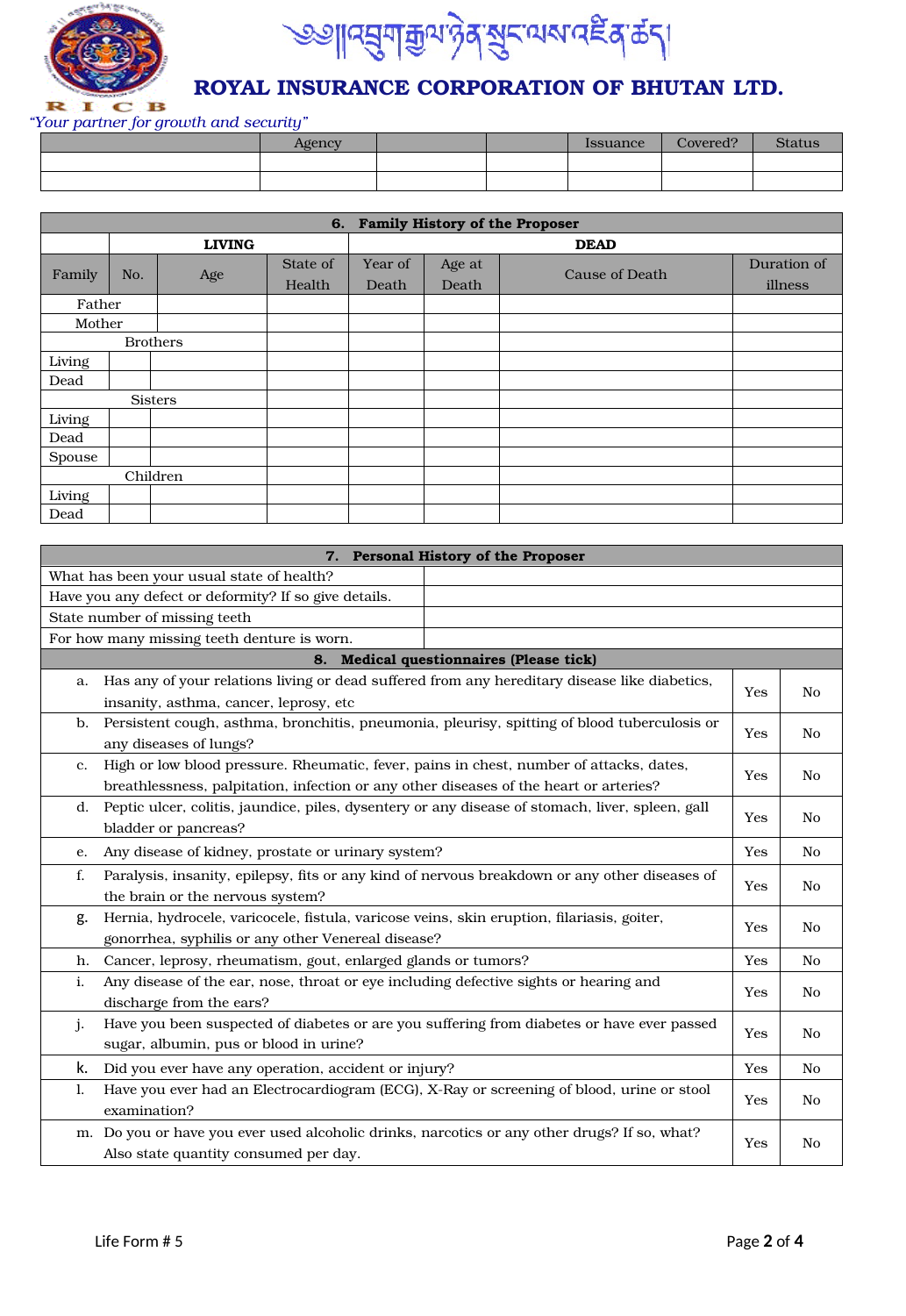



#### *"Your partner for growth and security"*

|                                                                             | If "Yes" describes fully each ailment giving its nature, the number of attacks, dates, duration, severity, treatment of |  |  |  |  |  |
|-----------------------------------------------------------------------------|-------------------------------------------------------------------------------------------------------------------------|--|--|--|--|--|
| doctors consulted giving reference to the questions  details of Question #. |                                                                                                                         |  |  |  |  |  |
|                                                                             |                                                                                                                         |  |  |  |  |  |
|                                                                             |                                                                                                                         |  |  |  |  |  |
| <b>Income Details</b><br>9.                                                 |                                                                                                                         |  |  |  |  |  |
| Your Education Qualification, If any                                        | Your Monthly Average income                                                                                             |  |  |  |  |  |

State Source of Income Are you paying Income Tax? Yes No

|                                                                                                    | 10. Additional questions for FEMALE proposer |                                                                          |     |                    |                 |    |                                            |          |  |               |
|----------------------------------------------------------------------------------------------------|----------------------------------------------|--------------------------------------------------------------------------|-----|--------------------|-----------------|----|--------------------------------------------|----------|--|---------------|
| Married                                                                                            |                                              | Yes                                                                      | No. |                    |                 |    | If yes please do fill up husband's details |          |  |               |
| Husband's Name                                                                                     |                                              |                                                                          |     |                    |                 |    |                                            |          |  |               |
| <b>His Occupation</b>                                                                              |                                              |                                                                          |     |                    |                 |    |                                            |          |  |               |
| His average monthly income                                                                         |                                              |                                                                          |     |                    |                 |    |                                            |          |  |               |
| Does your husband have any Life insurance policies?                                                |                                              |                                                                          |     |                    | Yes             | No | If yes give details                        |          |  |               |
|                                                                                                    | Insuring                                     |                                                                          |     |                    |                 |    | Year of                                    | AB       |  | <b>Policy</b> |
| Policy #                                                                                           | <b>Agency</b>                                |                                                                          |     | <b>Sum Assured</b> | <b>Products</b> |    | <b>Issuance</b>                            | Covered? |  | <b>Status</b> |
|                                                                                                    |                                              |                                                                          |     |                    |                 |    |                                            |          |  |               |
|                                                                                                    |                                              |                                                                          |     |                    |                 |    |                                            |          |  |               |
| State the last date of<br>menstruation                                                             |                                              | <b>Yes</b><br>Did you have any complications related to pregnancy?<br>No |     |                    |                 |    |                                            |          |  |               |
| State the last date of delivery                                                                    |                                              | No.<br>Are you Pregnant now<br>Yes                                       |     |                    |                 |    |                                            |          |  |               |
| Have you suffered or are you suffering from any diseases of breast, ovaries or uterus<br>Yes<br>No |                                              |                                                                          |     |                    |                 |    |                                            |          |  |               |

#### DECLARATION BY THE PROPOSER

| $Srl$ # | <b>Question</b>                                      | <b>YES</b> |  |
|---------|------------------------------------------------------|------------|--|
|         | Do you want to receive SMS on this?                  |            |  |
|         | If the answer is YES, Please provide Mobile #        |            |  |
|         | Do you want to receive e-mail on this?               |            |  |
|         | If the answer is YES, Please provide e-mail address# |            |  |

I/We ........................................................................................................for whom and on whose behalf, proposed to assure the life under this policy herein before, do hereby declare that the statements and answers have been given by me after fully understanding the questions and the same are true, completed in every particulars and that I have not withheld any information. Further, I do hereby agree and declare that these statements and this declaration shall be the basis of the contract of assurance between me and the Royal Insurance Corporaion of Bhutan Limited and that if any untrue averment be contained therein, the said contract shall be null and void *ab intio* and all money which shall have been paid in respect thereof shall stand forfeited to the Corporation.

#### **Proposer's Signature**

Notwithstanding the provision of any law, usage, custom or convention for the time being in force prohibiting any doctor, hospital, and/or employer from divulging any knowledge or information about me concerning my health or employment on any kind whatsoever in the policy contract issued to me, I hereby agree, that such authority having such knowledge or informatiuon, shall at any time be at liberty to divulge any such knowledge to the Corporation.

And I further agree and declare that I after the date of submission of the proposal but before the issue of the Policy Document:

I. If there is any change in my occupation or any adverse cirsumstances connected with financial position or general health of myself or that any member of my family occurs; or